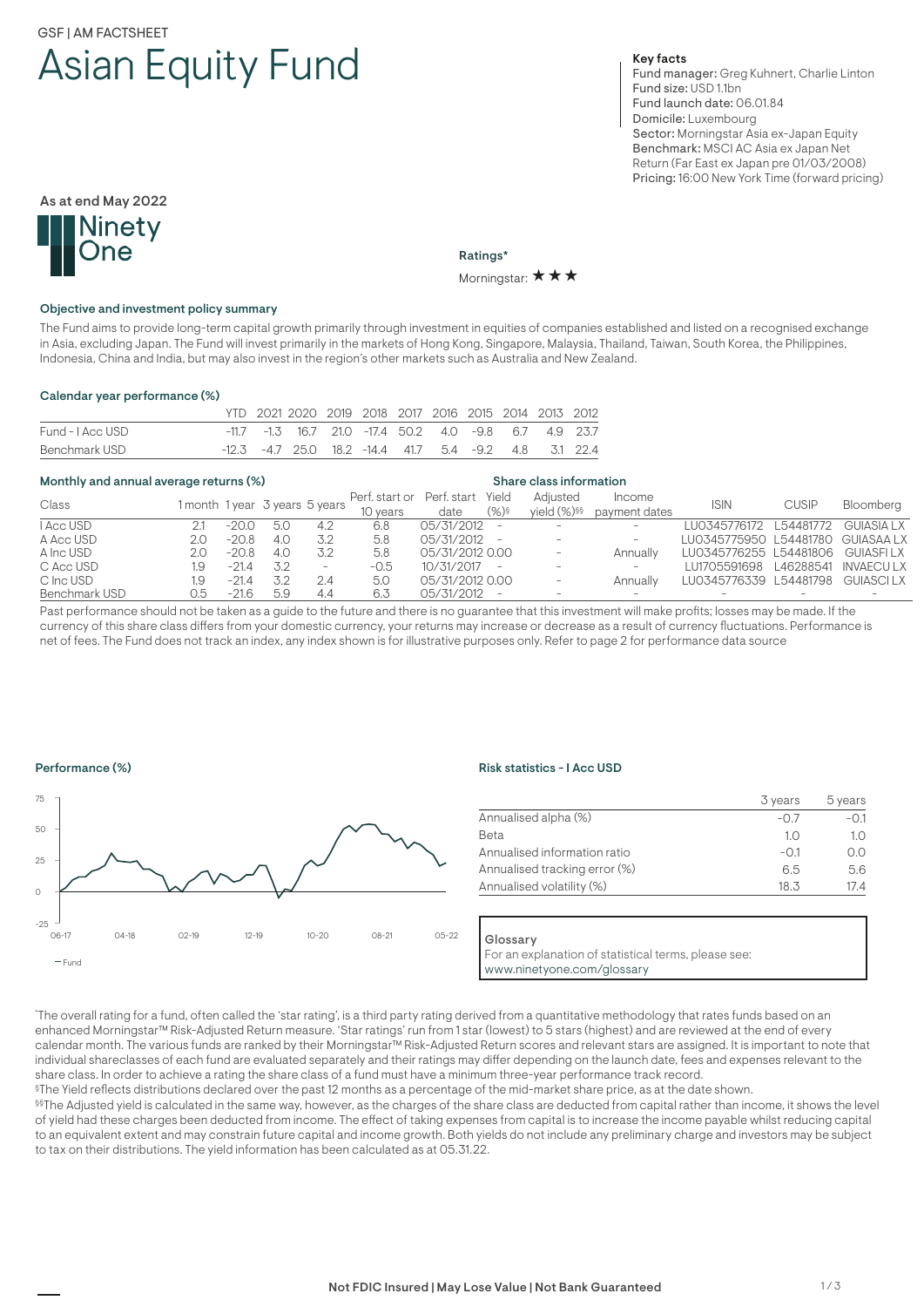### Asian Equity Fund

## Top holdings (%)

| Taiwan Semiconductor Manufacturing   | 9.6 |
|--------------------------------------|-----|
| Co Ltd<br>Samsung Electronics Co Ltd | 5.6 |
| <b>Tencent Holdings Ltd</b>          | 4.4 |
| Reliance Industries Ltd              | 3.5 |
| AIA Group Ltd                        | 3.1 |
| Alibaba Group Holding Ltd            | 3.1 |
| Santos Ltd                           | 2.5 |
| DBS Group Holdings Ltd               | 2.3 |
| <b>HSBC Holdings Plc</b>             | 2.2 |
| China Construction Bank Corp         | 2.2 |
| Number of equity holdings:           |     |

#### Sector analysis (%)

|                               | Fund | Index |
|-------------------------------|------|-------|
| Information Technology        | 23.4 | 24.0  |
| Financials                    | 20.9 | 20.4  |
| <b>Consumer Discretionary</b> | 10.7 | 13.9  |
| <b>Materials</b>              | 10.2 | 5.5   |
| Energy                        | 7.9  | 3.6   |
| <b>Communication Services</b> | 7.4  | 10.0  |
| Industrials                   | 5.9  | 6.7   |
| <b>Consumer Staples</b>       | 4.7  | 5.1   |
| <b>Health Care</b>            | 3.0  | 3.7   |
| <b>Utilities</b>              | 2.9  | 3.1   |
| Other                         | 0.7  | 4.0   |
| Cash                          | 2.3  |       |

## Geographic allocation (%)

|                | Fund  | Index |
|----------------|-------|-------|
| China**        | 34.6  | 35.0  |
| Taiwan         | 15.8  | 18.2  |
| South Korea    | 14.8  | 14.5  |
| India          | 12.1  | 14.6  |
| Hong Kong      | 7.5   | 7.4   |
| Australia      | 5.7   |       |
| Singapore      | 2.3   | 3.5   |
| United Kingdom | 2.2   |       |
| Indonesia      | 1.4   | 2.1   |
| Malaysia       | 1.3   | 1.7   |
| Philippines    |       | 0.9   |
| Other          |       | 2.2   |
| Cash           | 2.3   |       |
| Total          | 100.0 | 100.0 |

\*\* Offshore and/or Mainland

The portfolio may change significantly over a short space of time.

Performance data source: © Morningstar, dates to 05.31.22, NAV based, (net of fees, excluding initial charges), total return, in US dollars. The Fund is actively managed, any index shown is for illustrative purposes only. Performance would be lower had initial charges been included as an initial charge of up to 5% may be applied to your investment. This means that for an investment of \$1,000, \$950 would actually be invested in the Fund.

Source of comparative index data: MSCI. MSCI makes no express or implied warranties or representations and shall have no liability whatsoever with respect to any MSCI data contained herein. The MSCI data may not be further redistributed or used as a basis for other indices or any securities or financial products. This report is not approved, endorsed, reviewed or produced by MSCI. None of the MSCI data is intended to constitute investment advice or a recommendation to make (or refrain from making) any kind of investment decision and may not be relied on as such. All other information is from Ninety One at 05.31.22.

### General risks

The value of this investment, and any income generated from it, will be affected by changes in interest rates, general market conditions and other political, social and economic developments, as well as by specific matters relating to the assets in which they invest. The Fund's objectives will not necessarily be achieved and there is no guarantee that this investment will make a profit; losses may be made there is risk of loss of principal. This Fund may not be appropriate for investors who plan to withdraw their money within the short to medium term. If the currency of the share class you invest in differs from your domestic currency, your returns may increase or decrease as a result of currency fluctuations.

#### Specific fund risks

Currency exchange: Changes in the relative values of different currencies may adversely affect the value of investments and any related income. Derivatives: The use of derivatives is not intended to increase the overall level of risk. However, the use of derivatives may still lead to large changes in value and includes the potential for large financial loss. A counterparty to a derivative transaction may fail to meet its obligations which may also lead to a financial loss.

**Emerging market (inc. China):** These markets carry a higher risk of financial loss than more developed markets as they may have less developed legal, political, economic or other systems.

Equity investment: The value of equities (e.g. shares) and equity-related investments may vary according to company profits and future prospects as well as more general market factors. In the event of a company default (e.g. insolvency), the owners of their equity rank last in terms of any financial payment from that company.

Geographic / Sector: Investments may be primarily concentrated in specific countries, geographical regions and/or industry sectors. This may mean that the resulting value may decrease whilst portfolios more broadly invested might grow.